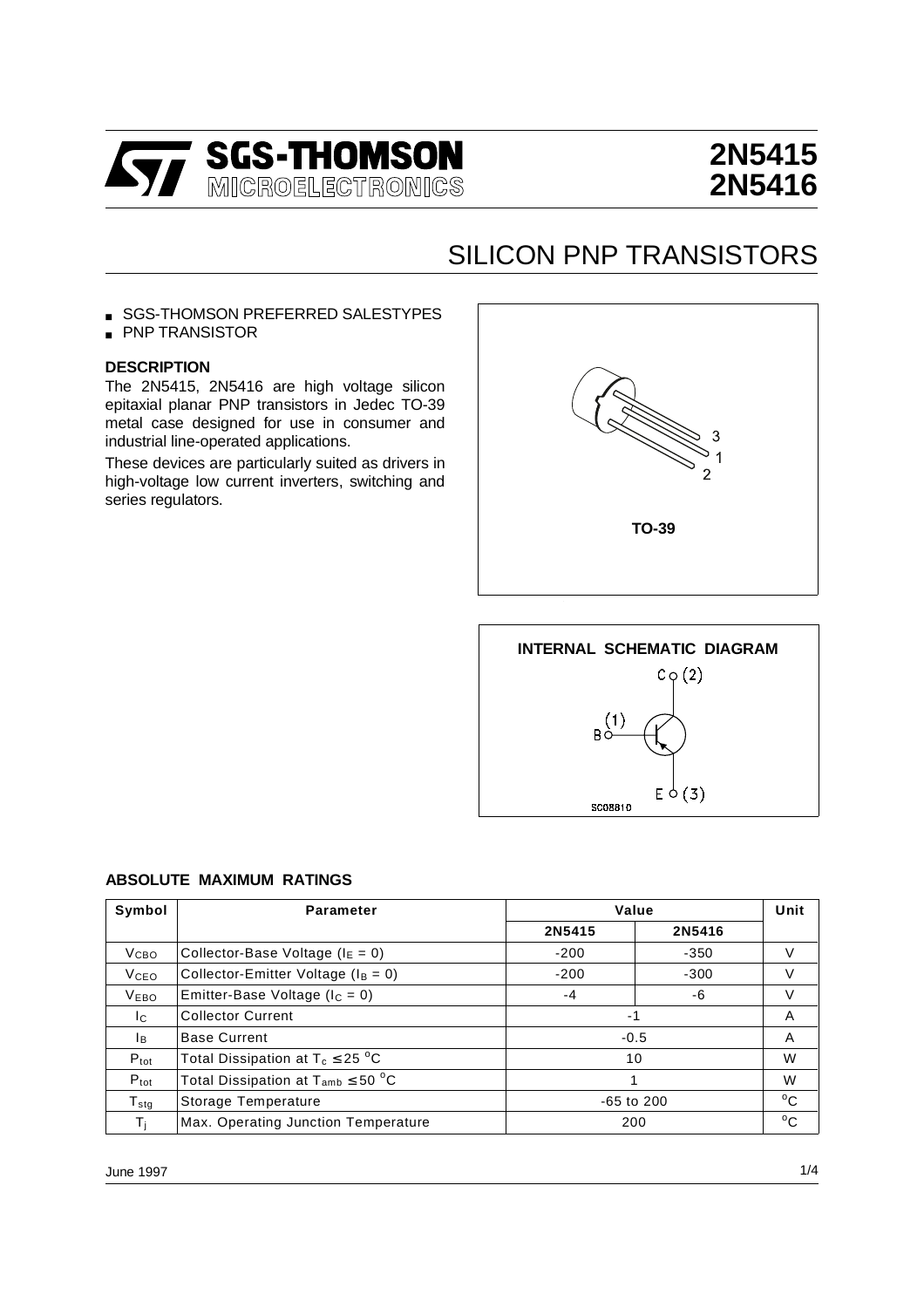## **THERMAL DATA**

| Kthi-case   | Resistance Junction-case<br>⊺hermal | Max | $\cdot$   | $^{\circ}$ $\cap$ $^{\circ}$<br>۷ (ب |
|-------------|-------------------------------------|-----|-----------|--------------------------------------|
| $R$ thi-amb | Thermal Resistance Junction-ambient | Max | $- \cdot$ | °C/W                                 |

### **ELECTRICAL CHARACTERISTICS**  $(T_{\text{case}} = 25 \text{ °C}$  unless otherwise specified)

| Symbol           | <b>Parameter</b>                                  | <b>Test Conditions</b>                                                 | Min.             | Typ. | Max.           | Unit             |
|------------------|---------------------------------------------------|------------------------------------------------------------------------|------------------|------|----------------|------------------|
| <b>І</b> сво     | Collector Cut-off<br>Current $(I_E = 0)$          | for 2N5415<br>$V_{CB} = -175$ V<br>for <b>2N5416</b> $V_{CB} = -280$ V |                  |      | -50<br>-50     | μA<br>μA         |
| <b>ICEO</b>      | Collector Cut-off<br>Current $(I_B = 0)$          | $VCF = -150 V$                                                         |                  |      | -50            | μA               |
| <b>LEBO</b>      | <b>Emitter Cut-off Current</b><br>$I_{\rm C} = 0$ | for <b>2N5415</b> $V_{FB} = -4$ V<br>for $2N5416$ VFB = -6 V           |                  |      | $-20$<br>$-20$ | μA<br>μA         |
| $V_{CER}*$       | Collector-Emitter<br>Sustaining Voltage           | $I_C = -50$ mA R <sub>BE</sub> = 50 $\Omega$ for <b>2N5416</b>         | $-350$           |      |                | $\vee$           |
| $VCEO(sus)*$     | Collector-Emitter<br>Sustaining Voltage           | $c = -10$ mA<br>for 2N5415<br>for 2N5416                               | $-200$<br>$-300$ |      |                | $\vee$<br>$\vee$ |
| $VCE(sat)*$      | Collector-Emitter<br><b>Saturation Voltage</b>    | $c = -50$ mA<br>$I_B = -5$ mA                                          |                  |      | $-2.5$         | $\vee$           |
| $V_{BF}$ *       | Base-Emitter Voltage                              | $V_{CE} = -10 V$<br>$c = -50$ mA                                       |                  |      | $-1.5$         | $\vee$           |
| $h_{FE}$ *       | DC Current Gain                                   | $V_{CE} = -10 V$<br>$c = -50$ mA<br>for 2N5415<br>for 2N5416           | 30<br>30         |      | 150<br>120     |                  |
| $h_{\text{fe}}$  | <b>Small Signal Current</b><br>Gain               | $I_C = -5$ mA $V_{CE} = -10$ V f = 1KHz                                | 25               |      |                |                  |
| $f_{\text{T}}$   | <b>Transition frequency</b>                       | $I_C = -10$ mA $V_{CE} = -10$ V f = 5MHz                               | 15               |      |                | <b>MHz</b>       |
| C <sub>CBO</sub> | <b>Collector Base</b><br>Capacitance              | $F = 0$ $V_{CR} = -10$ V $f = 1$ MHz                                   |                  |      | 25             | рF               |

∗ Pulsed: Pulse duration = 300 µs, duty cycle 1.5 %

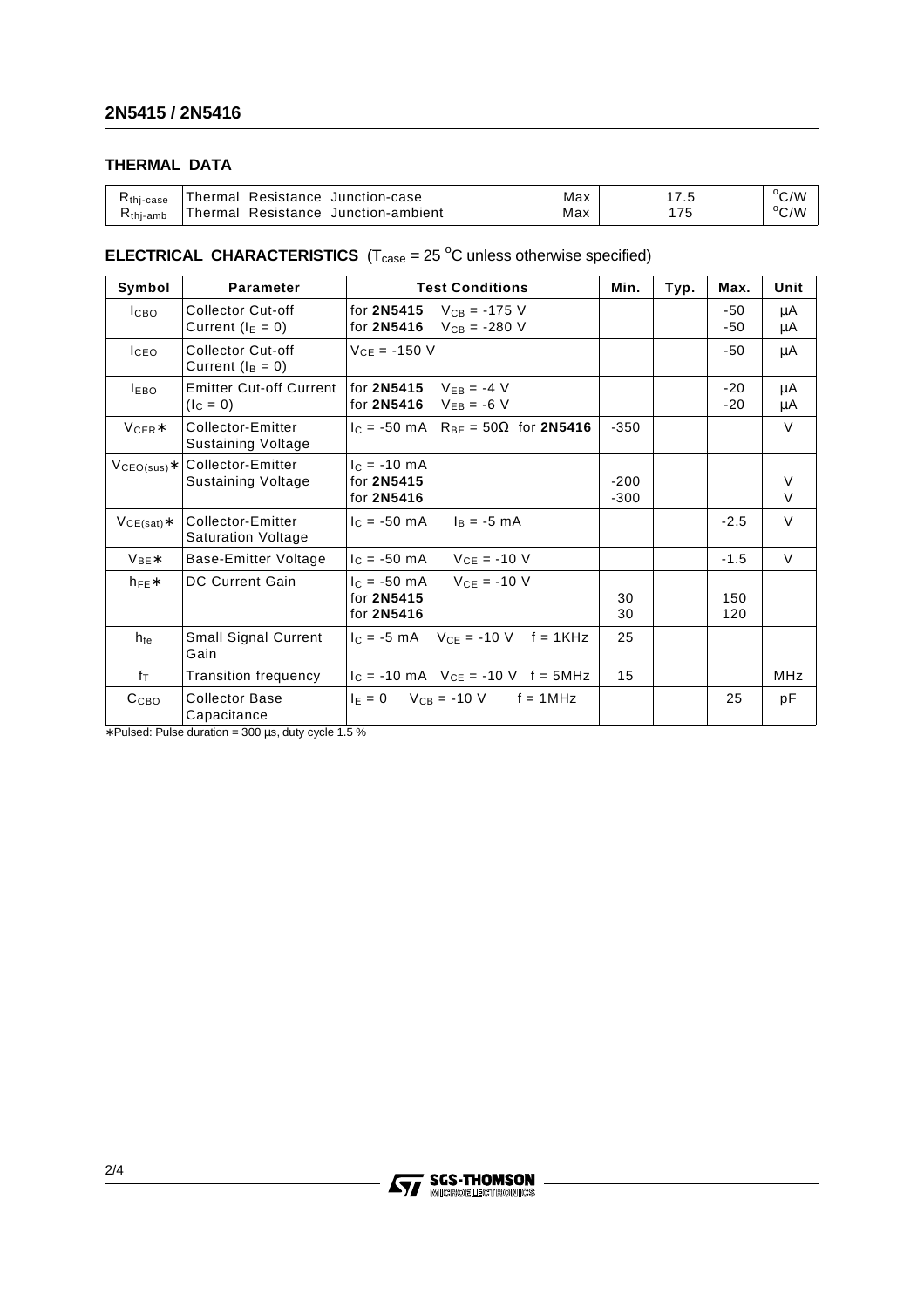| DIM.                      | mm                  |      |         | inch  |      |       |  |
|---------------------------|---------------------|------|---------|-------|------|-------|--|
|                           | MIN.                | TYP. | MAX.    | MIN.  | TYP. | MAX.  |  |
| $\mathsf A$               | 12.7                |      |         | 0.500 |      |       |  |
| $\sf B$                   |                     |      | 0.49    |       |      | 0.019 |  |
| D                         |                     |      | $6.6\,$ |       |      | 0.260 |  |
| $\mathsf E$               |                     |      | 8.5     |       |      | 0.334 |  |
| $\mathsf F$               |                     |      | 9.4     |       |      | 0.370 |  |
| ${\mathsf G}$             | 5.08                |      |         | 0.200 |      |       |  |
| $\boldsymbol{\mathsf{H}}$ |                     |      | $1.2\,$ |       |      | 0.047 |  |
| $\mathsf I$               |                     |      | $0.9\,$ |       |      | 0.035 |  |
| $\mathsf L$               | $45^{\circ}$ (typ.) |      |         |       |      |       |  |





**STAGES-THOMSON**<br>**STAGE REGISTRONICS**